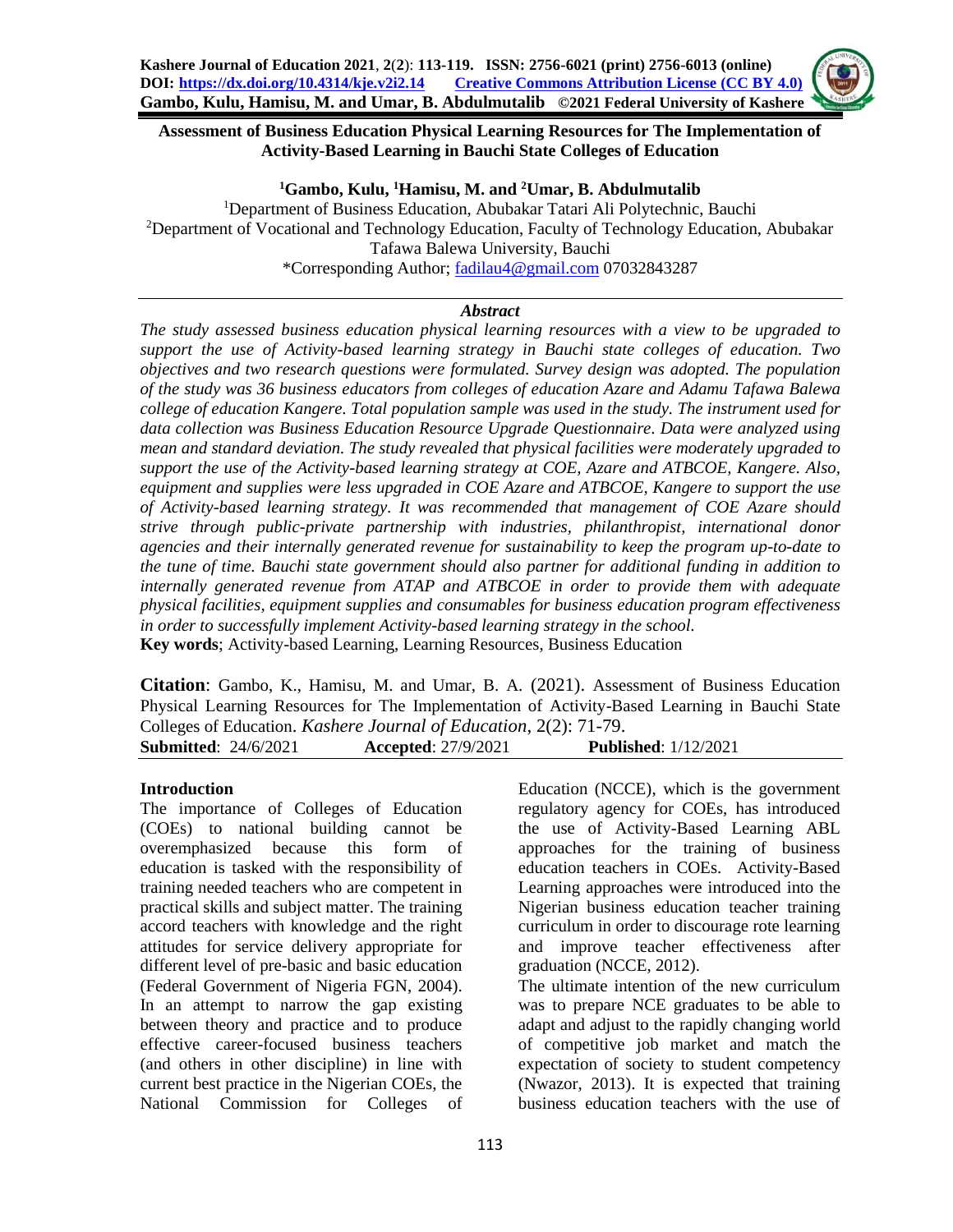ABL will provide them an ample opportunity to acquire more knowledge and skills on their course to teach their subject effectively after graduation and enhance their professional capability. ABL is an institutional arrangement which is designed to expose the learner concurrently to both work and learning environments in an attempt to expand the walls of classroom to include the community in which the learner will serve as additional resources (NCCE, 2012).

Graduates of such colleges are certified with the Nigerian Certificate in Education (NCE) which is the minimum qualification to teach in the Nigerian schools. Business Education is one of the courses offered in the Nigerian COEs aimed at training people for office occupation, business teaching, business administration and economic understanding which affords the recipient teaching mastery in business subjects, necessary competencies in professional education, functional skill in office work and general education for life (FGN, 2004). It also allows the recipient to acquire the skills of office management and business management as entrepreneurs, distributors of goods and services or users of information (Ntikudemen, 2015). Unlike the traditional method of teaching which are widely used in our schools, ABL actively engages the learner in the learning process rather than sit as passive listeners (Prince 2004). Prince (2004) further posited that it relates the learner to the happenings of a time. It is therefore hope that training business education students with the use of ABL will provide them an ample opportunity to acquire more knowledge and skills on their course to teach their subject effectively after graduation and enhance their professional capability. It guarantees the occurrence of appropriate learning to the extent of satisfying the qualification requirements of the world of work (Jarred 2006). This affords the learner an ample opportunity to learn a variety of skills that guarantee synergistic relationship between the school and the world of work (Schrenko, 2011).

Ugwuanya (2008) stated that learning resources are those basic requirements which include both human and material that aid and

facilitate effective school teaching and learning. Supporting this statement, NCCE (2012) itemized learning resources in business education into four namely; Physical facilities (classrooms, staff offices, libraries, typing laboratories, model offices, shorthand studios and staff offices). Equipment and supplies include computers, typewriters, photocopiers, tape recorders, headphones, perforators, punching machines, stopwatch, stapling machine and any other technology as time may dictate. NCCE (2012) further laments that these learning resources need to be adequately provided to support the teaching and learning of business education in the Nigerian COEs.

#### **Statement of the Problem**

For any nation to realize its educational goal, the policy makers are expected to provide adequate learning resources in their higher institutes of learning adaptable to the changing need of a time in which the recipient has to live and function. Yet researches have continuously shown that business education as part of vocational education are struggling with inadequate and/or obsolete learning resources, poor teaching and learning environment, poor library facilities (unable to maintain functional e-library due to power outage), ill equipped laboratories, often with obsolete equipment and tools, inadequate ICT facilities and inadequate teachers with inadequate professional development through poor attendance to conferences and workshops due to no sponsorship (Abdullahi, 2011; Lily & Efajemue, 2011). The researchers noted that if these myriads of problem persist, the objective of business education for training students to become self-reliant would not be achieved. It was based on these that the researchers were compelled to assessed the extent of Business education learning resources upgrade to find out whether it was geared toward supporting ABL strategy in Bauchi state colleges of education.

# **Objectives of the Study`**

The purpose of the study was to assess business education learning resources relative to NCCE standard to support the use of ABL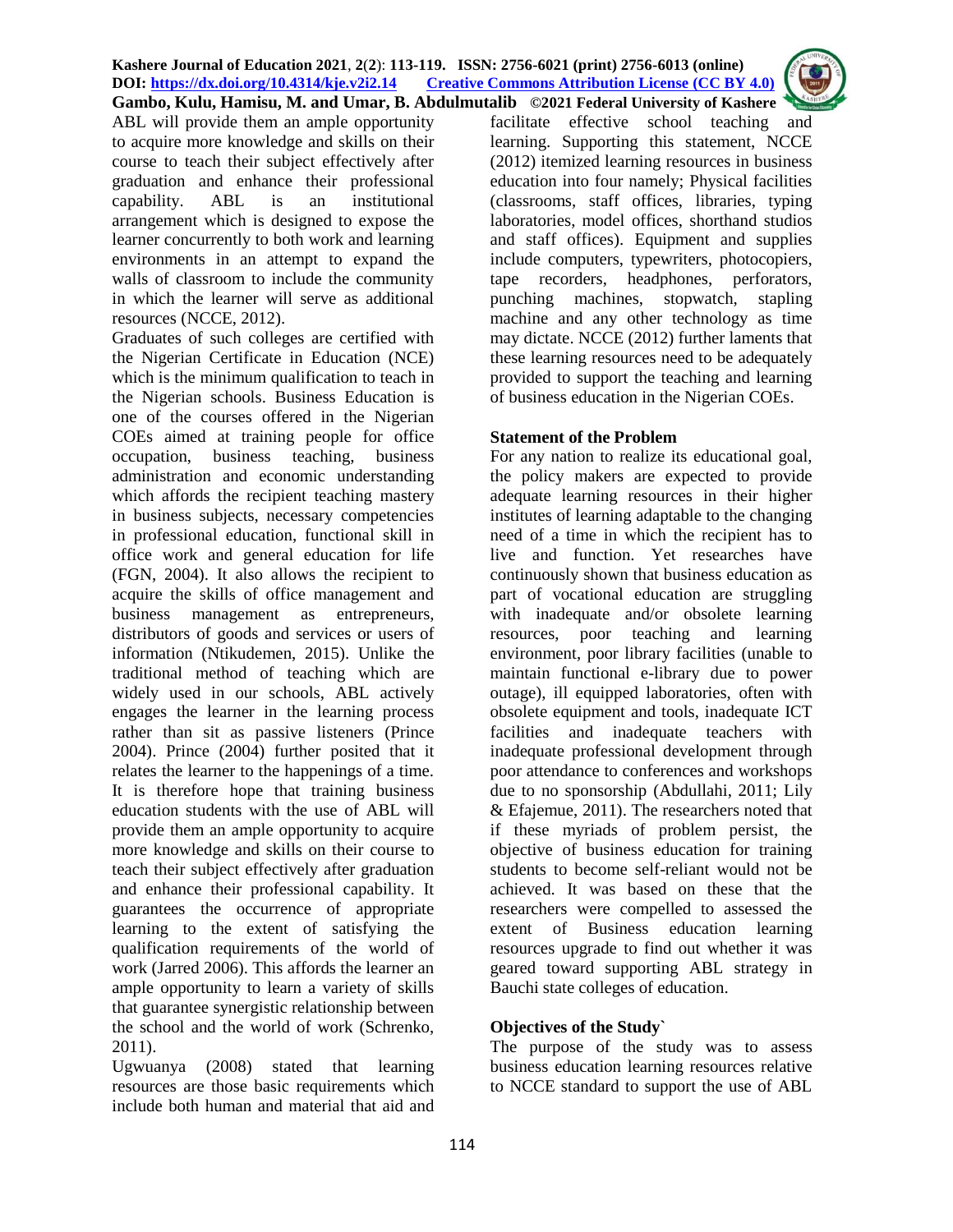

strategy in Colleges of education in Bauchi state. Specifically, the study sought to;

- i. assess physical facilities upgrade to support the use of ABL strategy in Bauchi state colleges of education.
- ii. assess equipment and supplies upgrade to support the use of ABL strategy in Bauchi state colleges of education.

# **Research Questions**

The following research questions were formulated and guided the study:

- i. what is the extent of physical facilities upgrade to support the use of ABL in Bauchi state colleges of education?
- ii. what is the extent of equipment and supplies upgrade to support the use ABL in Bauchi state colleges of education?

### **Methodology**

The study adopted descriptive survey research design. The study was conducted at Bauchi state colleges of education. These include: College of Education (COE), Azare and Adamu Tafawa Balewa College of Education (ATBCOE), Kangere. The population of the study comprised of all the 36 business educators in the colleges of education. Total population sample was used. Two instruments were used for data collection; these are: NCCE accreditation Team Report Form (ATRF). ATRF is an NCCE approved instrument used to be completed by Accreditation panel members for the accreditation of NCE academic programs in Nigerian colleges of education. That is a standard checklist of resources required for business program in Nigerian COEs.

The ATRF was adapted and put together with the checklist and named Business Education Learning Resource Upgrade Questionnaire (BELERUQ). The instrument was validated by 2 specialists from Faculty of Technology

Education, Abubakar Tafawa Balewa University, Bauchi. The reliability of the instrument (BELERUQ) which is a replica of NCCE assessment documents is achieved through the team consensus of experts that constructed and drafted the documents (ATRF and the standard benchmark of resources) in which training and experience in appraisal of facilities has led to team consistencies within a 10% variance. The reliability coefficient stood at 0.77 obtained using Cronbach alpha. The questionnaires were administered by the researchers. The data collected were analyzed using mean and standard deviation.

# **Decision Rule**

The response options were assigned real limit of numbers as follows:

| <b>Response Scale</b>      | <b>Real Limit Numbers</b> |
|----------------------------|---------------------------|
| <b>Highly Upgraded</b>     | $3.00 - 4.00$             |
| <b>Moderately Upgraded</b> | $2.00 - 2.99$             |
| Less Upgraded              | $1.50 - 1.99$             |
| Not Upgraded               | $1.00 - 1.49$             |

For each item of the instrument, the mean of the responses of the respondents that falls within the limit of the option category becomes the accepted option. Example, if the mean response of a factor is calculated between 3.00 to 4.00, was accepted as highly upgraded. When a mean response falls between 2.0 to 2.99 was interpreted as moderately upgraded. Any mean between 1.50 to 1.99 was interpreted as less upgraded and a mean of 1.00 to 1.49 will be considered as not upgraded.

# **Results**

# **Research Question One**

What is the extent of physical facilities upgrade to support the use of ABL strategy in Bauchi state colleges of education?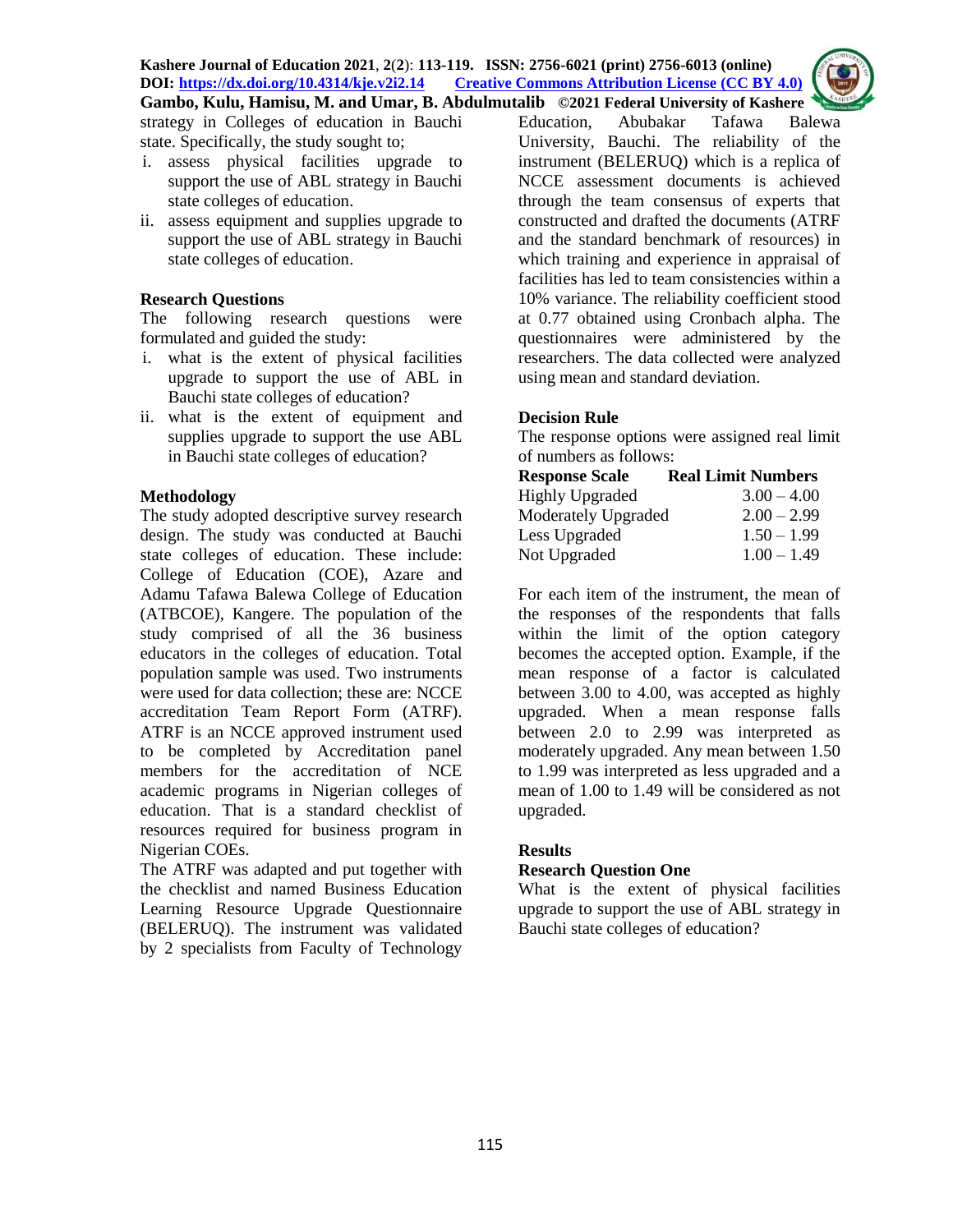

|               | Table 1: Business educators' responses on physical facilities upgrade to support the use of ABL |  |
|---------------|-------------------------------------------------------------------------------------------------|--|
| in COE, Azare |                                                                                                 |  |

|     | m $\sim$ 0 m, than $\cdot$ |             |      |                            |
|-----|----------------------------|-------------|------|----------------------------|
| S/N | <b>Items</b>               | <b>Mean</b> | S.D  | <b>Remarks</b>             |
| 1.  | Upgrade of shorthand lab   | 2.85        | 2.34 | Moderately Upgraded        |
| 2.  | Typing workshop            | 2.85        | 2.34 | Moderately Upgraded        |
| 3.  | Model office               | 2.82        | 2.34 | Moderately Upgraded        |
| 4.  | Class rooms                | 3.25        | 2.69 | <b>Highly Upgraded</b>     |
|     | Lecture theater            | 3.25        | 2.69 | <b>Highly Upgraded</b>     |
| 6.  | General virtual lib        | 1.85        | 2.15 | Less Upgraded              |
| 7.  | Departmental virtual lib   | 1.30        | 3.28 | Not Upgraded               |
| 8.  | <b>ICT</b> laboratory      | 1.88        | 2.55 | Less Upgraded              |
|     | <b>Grand Mean</b>          | 2.51        | 2.54 | <b>Moderately Upgraded</b> |

**Source:** Field work (2021).

The results in Table 1 above showed the mean and standard deviation of responses of business educators ranging from 3.25 to 1.30 with standard deviation 3.28 to 2.15 and grand mean of 2.51 respectively. this clearly indicated that physical facilities were moderately upgraded to support the use of activity learning strategy in COE, Azare.

|                    | Table 2: Business educators' responses on physical facilities upgrade to support the use of ABL |
|--------------------|-------------------------------------------------------------------------------------------------|
| in ATBCOE, Kangere |                                                                                                 |

| S/N | <b>Items</b>                 | <b>Mean</b> | <b>SD</b> | <b>Remarks</b>       |
|-----|------------------------------|-------------|-----------|----------------------|
| 1.  | Shorthand laboratory         | 1.35        | 2.34      | Not Upgraded         |
| 2.  | Typing workshop              | 1.41        | 2.34      | Not Upgraded         |
| 3.  | Model office                 | 1.30        | 2.34      | Not Upgraded         |
| 4.  | Class rooms                  | 2.55        | 2.69      | Moderately Upgraded  |
| 5.  | Lecture theater              | 1.80        | 2.69      | Less Upgraded        |
| 6.  | General virtual library      | 2.35        | 2.15      | Moderately Upgraded  |
| 7.  | Departmental virtual library | 1.30        | 3.28      | Not Upgraded         |
| 8.  | <b>ICT</b> laboratory        | 2.28        | 2.55      | Moderately Upgraded  |
|     | <b>Grand Mean</b>            | 1.79        | 2.54      | <b>Less Upgraded</b> |

**Source:** Field work (2021).

The results in Table 2 above showed mean and standard deviation of responses of business educators ranging from 2.55 to 1.30 with standard deviation 2.69 to 2.15 and grand mean of 2.50 respectively. The result indicated that physical facilities were also moderately upgraded to support the use of activity learning strategy in ATBCOE Kangere.

#### **Research Question 2**

What it the extent of Equipment and supplies upgrade to support the use of ABL strategy in Bauchi state colleges of education?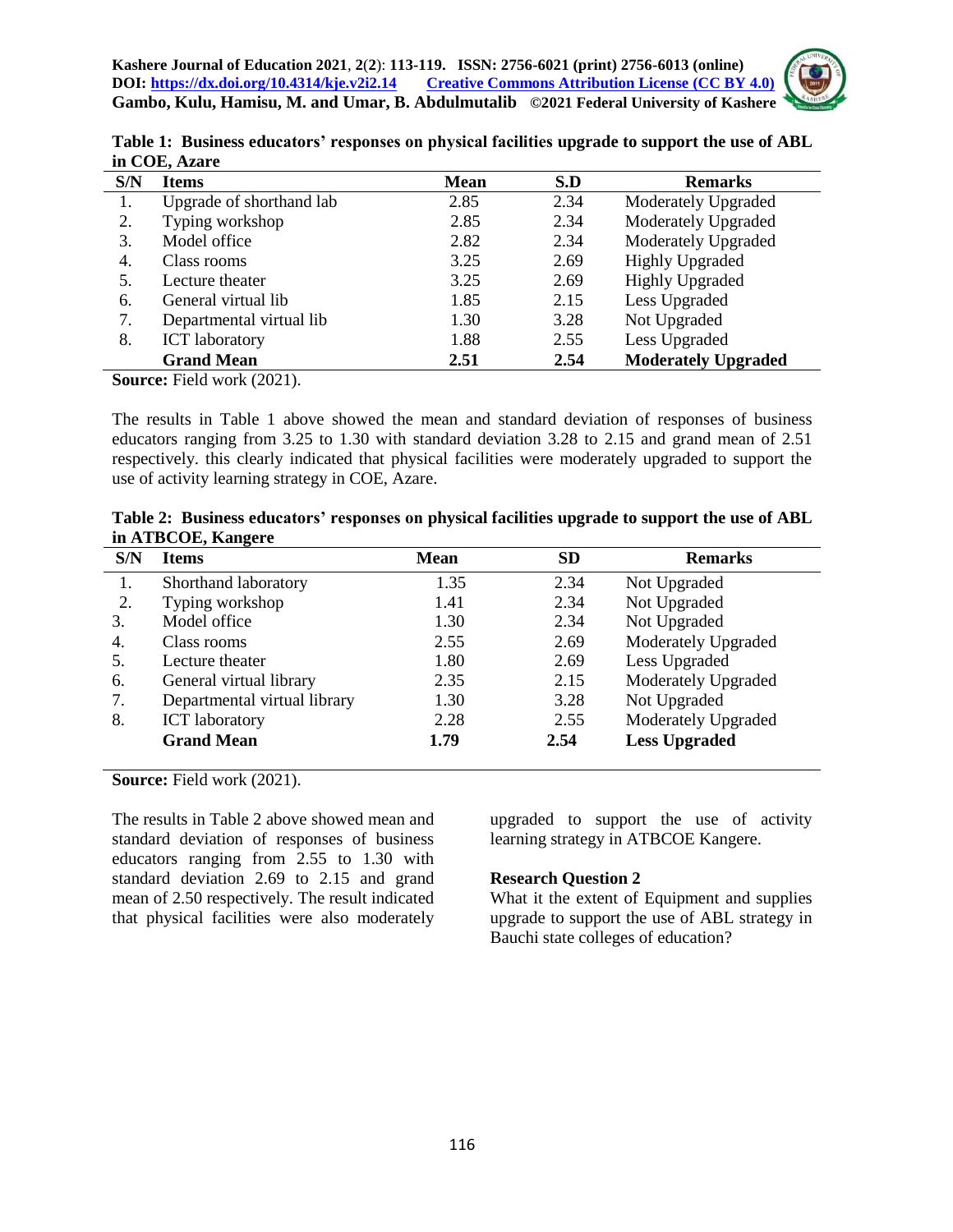**Kashere Journal of Education 2021**, **2**(**2**): **113-119. ISSN: 2756-6021 (print) 2756-6013 (online) DOI: <https://dx.doi.org/10.4314/kje.v2i2.14> [Creative Commons Attribution License](http://creativecommons.org/licenses/by/4.0/) (CC BY 4.0) Gambo, Kulu, Hamisu, M. and Umar, B. Abdulmutalib ©2021 Federal University of Kashere**



| Table 3: Business educators' responses on equipment and supplies upgrade to support ABL |  |  |  |
|-----------------------------------------------------------------------------------------|--|--|--|
| strategy in COE, Azare                                                                  |  |  |  |

| - ອະ<br>S/N | <b>Items</b>                                      | <b>Mean</b> | <b>SD</b> | <b>Remarks</b>       |
|-------------|---------------------------------------------------|-------------|-----------|----------------------|
| 1.          | Equipment upgrade in typing workshop              | 1.15        | 2.34      | Not Upgraded         |
| 2.          | Equipment upgrade in shorthand laboratory         | 1.35        | 2.34      | Not Upgraded         |
| 3.          | Equipment upgrade in model office                 | 1.30        | 2.34      | Not Upgraded         |
| 4.          | Upgrade of suppliers in typing workshop           | 1.40        | 2.34      | Not Upgraded         |
| 5.          | Supply upgrade in shorthand laboratory            | 1.32        | 2.31      | Not Upgraded         |
| 6.          | Supply upgrade in model office                    | 1.22        | 2.65      | Not Upgraded         |
| 7.          | Supply upgrade in classrooms                      | 2.56        | 2.69      | Mode Upgraded        |
| 8           | Supply upgrade in lecture theater                 | 3.25        | 2.69      | <b>High Upgraded</b> |
| 9.          | Upgrade of general virtual library equipment      | 1.85        | 2.58      | Less Upgraded        |
| 10.         | Supply of e-books in virtual library              | 1.50        | 2.03      | Less Upgraded        |
| 11.         | Supply of e-journal in virtual library            | 1.45        | 1.92      | Not Upgraded         |
| 12.         | Equipment upgrade in departmental virtual library | 1.30        | 3.34      | Not Upgraded         |
| 13.         | Supply of e-books in departmental virtual library | 1.00        | 3.74      | Not Upgraded         |
| 14          | Supply of e-journals in departmental library      | 1.00        | 3.74      | Not Upgraded         |
| 15          | Upgrade of user services in the virtual library   | 1.60        | 3.03      | Less Upgraded        |
|             | <b>Grand Total</b>                                | 1.55        | 2.67      | <b>Less Upgraded</b> |

**Source:** field work (2021).

Results documented in Table 3 above showed mean and standard deviation of responses of business educators ranging from 3.25 to 1.00 with standard deviation 3.74 to 1.92 and grand mean of 1.55 respectively. The result indicated that the equipment and supplies were less upgraded to support the use of ABL in COE, Azare.

**Table 4: Business educators' responses with regard to equipment and supplies upgrade to support ABL strategy in ATBCOE, Kangere**

| S/N | <b>Items</b>                                      | <b>Mean</b> | <b>SD</b> | <b>Remarks</b>       |
|-----|---------------------------------------------------|-------------|-----------|----------------------|
| 1.  | Equipment upgrade in typing workshop              | 1.22        | 2.14      | Not upgraded         |
| 2.  | Equipment upgrade in shorthand Laboratory         | 1.38        | 2.38      | Not upgraded         |
| 3.  | Equipment upgrade in model office                 | 1.18        | 2.24      | Not upgraded         |
| 4.  | Upgrade of suppliers in typing workshop           | 2.80        | 2.54      | Not upgraded         |
| 5.  | Supply upgrade in shorthand laboratory            | 1.21        | 2.40      | Not upgraded         |
| 6.  | Supply upgrade in model office                    | 1.88        | 2.69      | Less upgraded        |
| 7.  | Supply upgrade in classrooms                      | 2.37        | 2.65      | Mode upgraded        |
| 8.  | Supply upgrade in lecture theater                 | 3.22        | 2.62      | High upgraded        |
| 9.  | Upgrade of general virtual library equipment      | 1.85        | 2.51      | Less upgraded        |
| 10. | Supply of e-books in virtual library              | 1.47        | 2.03      | Less upgraded        |
| 11. | Supply of e-journal in virtual library            | 1.41        | 1.95      | Not upgraded         |
| 12. | Equipment upgrade in departmental virtual library | 1.36        | 2.54      | Not upgraded         |
| 13. | Supply of e-books in departmental virtual library | 1.04        | 2.64      | Not upgraded         |
| 14. | Supply of e-journals in departmental library      | 1.07        | 2.74      | Not upgraded         |
| 15. | Upgrade of user services in the virtual library   | 1.63        | 2.97      | Less upgraded        |
|     | <b>Grand Mean</b>                                 | 1.66        | 2.46      | <b>Less Upgraded</b> |

**Source:** field work (2021).

The results documented in Table 4 above showed that mean and standard deviation of responses of business educators ranging from 3.22 to 1.04 with standard deviation 2.97 to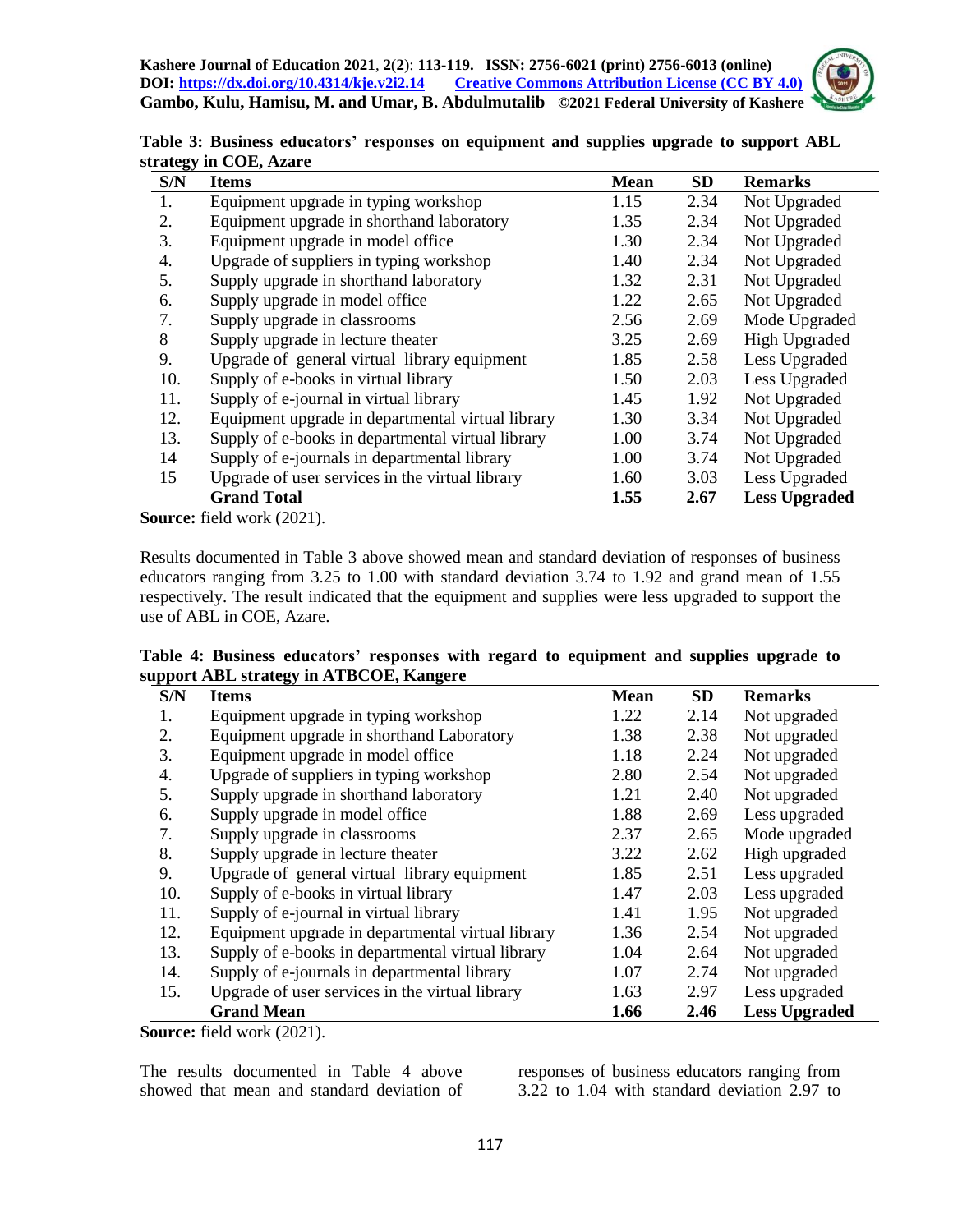

1.95 and grand mean of 1.66 respectively. The result indicated that the equipment and supplies were also less upgraded to support the use of ABL in ATBCOE, Kangere.

### **Findings of the Study**

The following findings were made;

- i. The finding of research question one revealed that physical facilities in COE, Azare were moderately upgraded to support the use of ABL strategy. The result further showed that physical facilities were also less upgraded to support the use of ABL in ATBCOE, Kangere.
- ii. The finding of research question two revealed that equipment and supplies were less upgraded to support the use of ABL in COE, Azare. The results further showed that equipment and supplies were also less upgraded in ATBCOE, Kangere to support the use of ABL strategy.

### **Discussion of the Findings**

The finding of research question one was to find out the upgrade of physical facilities in business education program to support the use of ABL strategy in Bauchi state COEs. The result revealed that physical facilities were moderately upgraded based on NCCE standard to support the use of ABL in COE, Azare whereas in ATBCOE, Kangere were found less upgraded to support ABL. This is in line with the findings made by Onyekason (2013) that most of the business departments in COEs in Southern Nigeria have moderate typing workshops/labs and moderate business model offices to support their educational programs in line with the NCCE requirement. Onyekason further argues that in most of the COEs in Southern Nigeria, some physical facilities were found to be inadequate.

The finding of research question two was to find out the upgrade of equipment and supplies in Business education program to support the use of ABL strategy in Bauchi state COEs. The result of these findings indicated that the equipment and supplies were moderately upgraded to support the use of ABL in COE, Azare and ATBCOE, Kangere. This is in line with what Ntikudeme (2015)

observed that the supply of typewriters and computers to business education department is limited and far below standard considering the increase in students' enrolment and the rapid technological changes.

### **Conclusion**

The findings of the study show that physical facilities were moderately upgraded and equipment and supplies were less upgraded to support the use of ABL in Bauchi state colleges of education. It was concluded that such learning resources that were found moderately upgraded should be maintained and those that were less upgraded should be improved to reach the stipulated NCCE academic benchmark. Otherwise the system will continue to suffer and continue to produce half-baked teachers who could not function effectively in the world of work.

# **Recommendations**

The following recommendations were made based on the findings of the study;

- i. It was recommended that school administrators in COE Azare and ATBCOE, Kangere should strive to properly maintain the physical facilities and sustain them to keep business education programme effective and up-todate to the tune of time. They should also seek more Tetfund intervention.
- ii. The Colleges should partner with Tetfund, other donor agencies and improve internally generated revenue in order to provide the colleges with highly upgraded equipment and consumables for business education program effectiveness in order to successfully facilitate the use of ABL.

# **References**

- Abdullahi, M. (2011). *Reengineering Vocational and Technical Education institutional facilitis for the realisatio of vision 2020*. National Conference of the Nigerian Association of Teachers of Tecnology. Umunze, Anambara state.
- FGN (2004). *National Policy on Education.*  Lagos*.* NERDC Press.